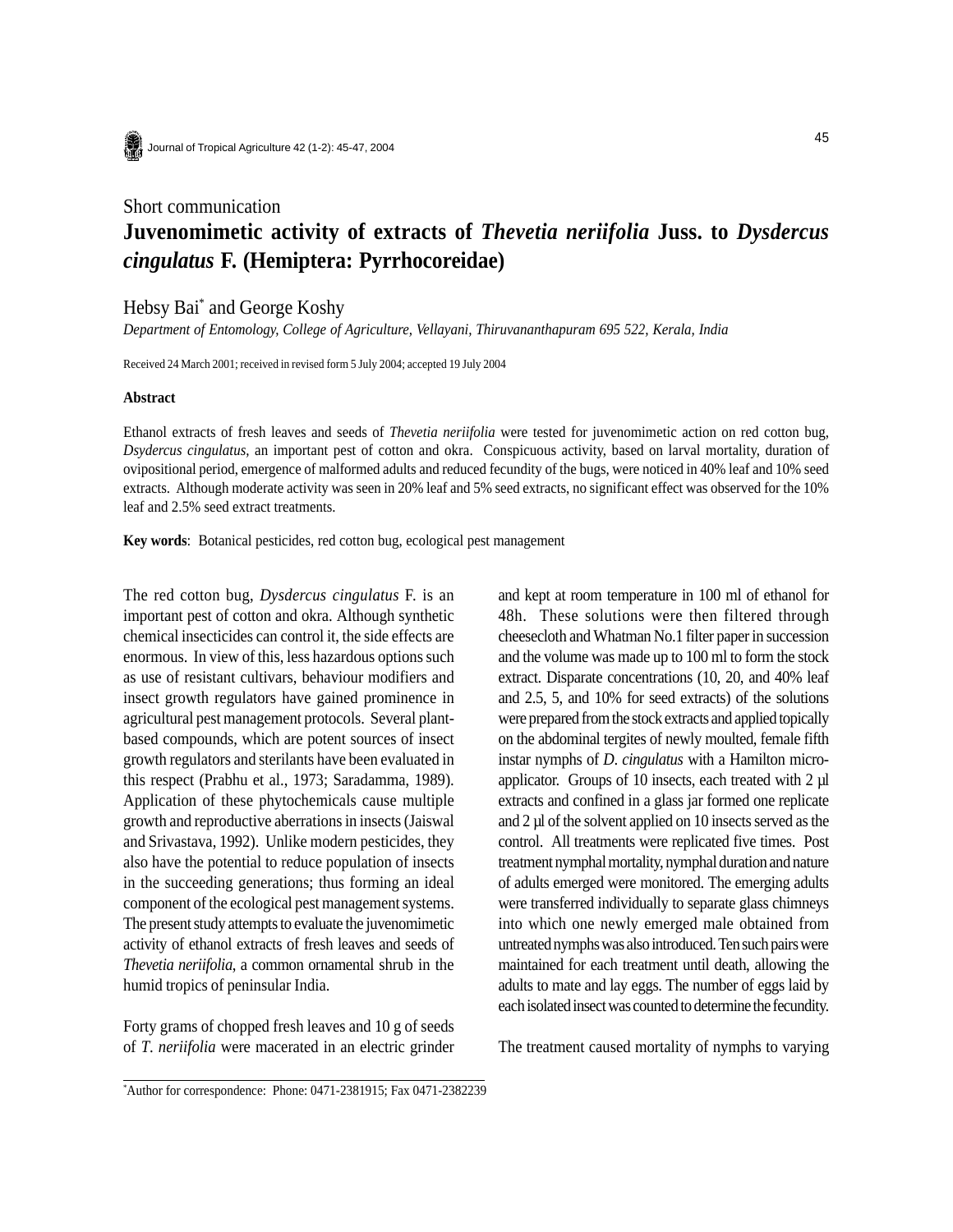levels (Table 1). The lowest doses of leaf (10%) and seed (2.5%) extracts were generally ineffective. However, 20% leaf and 5% seed extracts resulted in 20 and 26% larval mortality respectively, albeit being statistically at par. The highest larval mortality rates were observed in 10% seed and 40% leaf extract treatments. Most of the treated nymphs developed black patches on the abdomen, failed to moult and died. Earlier, Schluter (1981) also observed such black spots on the grubs of *Epilachna varivestis* Muls. treated with some fractions of neem seed extract and attributed this to the cuticular disruption owing to juvenomimetic effect of the extracts.

Post-treatment duration of the surviving nymphs also was affected by the treatments. Although 10% leaf and 2.5% seed extracts did not cause significant variations in the duration of nymphal period, 40 and 20% leaf extracts significantly prolonged the nymphal duration (by 2-3 days). Likewise, 5 and 10% seed extracts increased the nymphal period by three days. Saradamma (1989) also observed a similar effect on the fifth instar nymphs of *D*. *cingulatus* treated with ether and benzene extracts of *T*. *neriifolia*.

Emergence of normal adults was significantly lower in

seed extract (10%) and leaf extract (40%), compared to other treatments. The percentage of normal adults in these treatments was 22 and 38 respectively. Furthermore, leaf extract (40 and 20%) and seed extract (5%) recorded a significant increase in the percentage of abnormal adults (14.2 and 14 respectively), which survived only for one or two days. Extracts of many other plants too were reported to have similar effects on a number of other species of insects (Jaiswal and Srivastava, 1992).

Furthermore, a significant proportion (51%) of the normal adults emerged in the 40% leaf extract treatment died prior to oviposition. Adult mortality was 22 and 15% respectively in the 20 and 10% leaf extract treatments. In seed extract treatments, the adult mortality varied from 7% in 2.5% extract, 16% in 5% extract to 100% in 10% extract. Although females emerging from treated fifth instar nymphs in different treatments mated normally when released with normal males, their fecundity was generally lower. A normal *D*. *cingulatus* female laid on an average 193 eggs during its lifetime, 20% leaf extract treated females, however, laid only 107 eggs. A similar detrimental effect on the number of eggs laid per insect was noticed in the case of seed extract treatment too. This is consistent with the reports of

Table 1: Effect of ethanol extract of fresh leaf and seed of *Thevetia neriifolia* (2 µl of emulsion/insect) topically applied in the last instar nymphs of *Dysdercus cingulatus*

|              |              | <b>Nymphs</b>      |                   |          | Adults                 |                    |                                   |        |                        |
|--------------|--------------|--------------------|-------------------|----------|------------------------|--------------------|-----------------------------------|--------|------------------------|
| Treatment    | Dose<br>(% ) | Mortality $(\%)$   | Duration          |          | Normal<br>$(\%)$       | Abnormal<br>$(\%)$ | Mortality prior<br>to oviposition | Mating | Number of<br>eggs laid |
|              |              |                    | Days              | Range    |                        |                    |                                   |        | per female             |
| Leaf extract | 40           | $48^{\circ}(6.87)$ | 9.06 <sup>b</sup> | $8 - 11$ | 38 <sup>b</sup> (61.8) | $14^{ab}(3.15)$    | 51.32 <sup>b</sup> (7.06)         | N      | $58.40^{\circ}$        |
| Leaf extract | 20           | $20^b(4.53)$       | 9.64 <sup>b</sup> | $6 - 11$ | $60^{\circ}(7.77)$     | $20^{\circ}(4.53)$ | 22.44 <sup>bc</sup> (4.46)        | N      | 107.70 <sup>b</sup>    |
| Leaf extract | 10           | $10^{c}(3.11)$     | $7.42^{\circ}$    | $6-9$    | 88 <sup>d</sup> (9.42) | $2^{c}(1.46)$      | 14.94 <sup>cd</sup> (3.61)        | N      | $200.06^{\circ}$       |
| Seed extract | 10           | $70^{\circ}(8.37)$ | $10.58^{\circ}$   | $9-12$   | $22^a(4.64)$           | $8^{bc}(2.38)$     | $100.00^{\circ}(10.00)$           | #      |                        |
| Seed extract | 5            | $26^b(4.95)$       | $10.50^{\rm a}$   | $9-12$   | $60^{\circ}(7.79)$     | $14^{ab}(3.77)$    | $16.38^{\circ}(4.16)$             | N      | 93.26 <sup>b</sup>     |
| Seed extract | 2.5          | $14^{bc}(3.82)$    | 6.82 <sup>c</sup> | $6-0$    | $80^{\rm d}(8.99)$     | $6^{\circ}(2.18)$  | 7.22 <sup>cd</sup> (2.16)         | N      | 186.19°                |
| Control      |              | $6^{\circ}(2.39)$  | 6.76 <sup>c</sup> | $6 - 8$  | $94^{\text{d}}(9.74)$  | $0^{\circ}(1.00)$  | $5.00^{d}(1.47)$                  | N      | 192.94c                |
| CD(0.05)     |              | (1.51)             | (0.70)            |          | (1.01)                 |                    | (2.63)                            |        | 25.73                  |

Figures in parenthesis are transformed values

#surviving adults did not mate

Means followed by the same superscript do not differ significantly

N - Normal